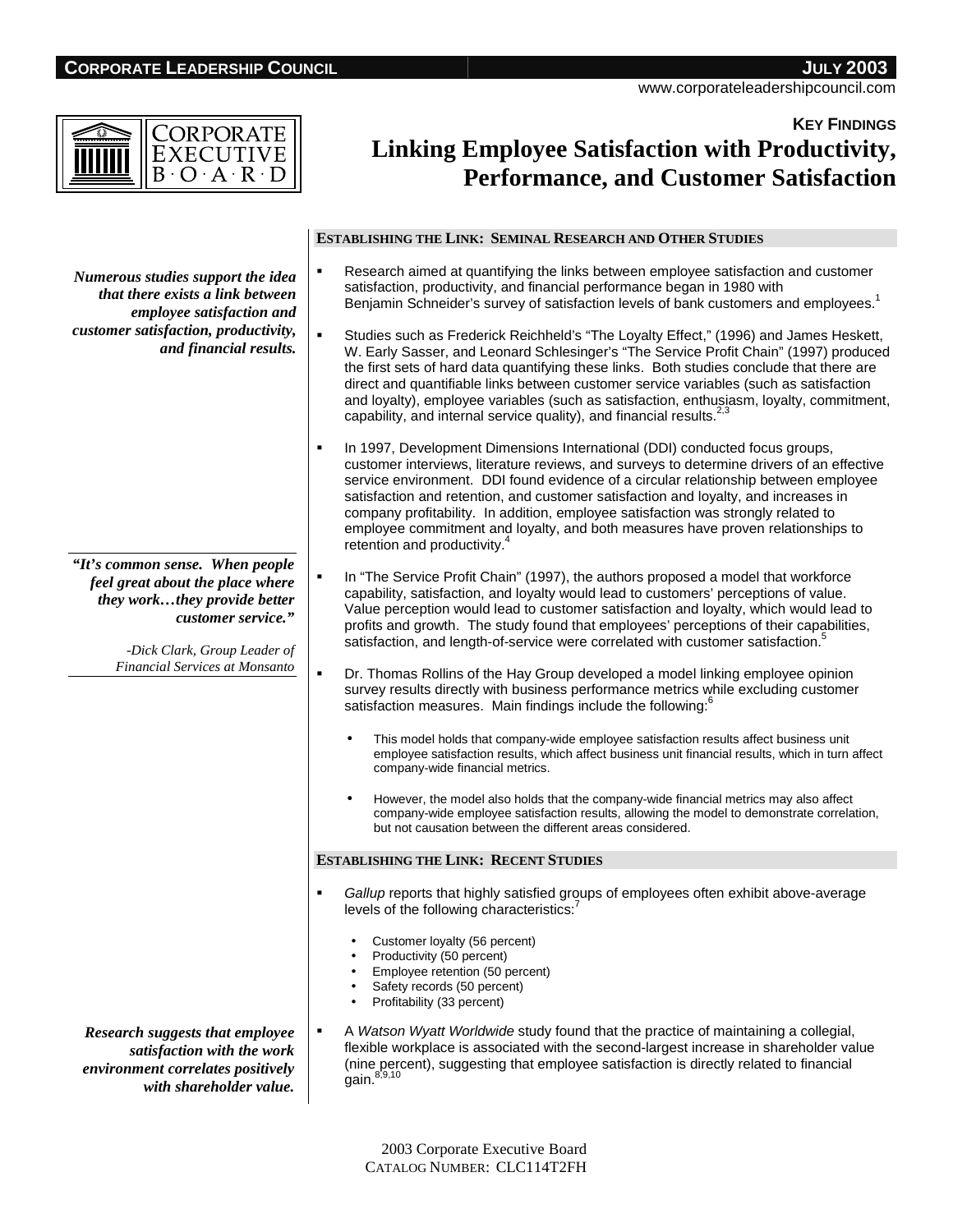# **CORPORATE LEADERSHIP COUNCIL**

**LINKING EMPLOYEE SATISFACTION WITH PRODUCTIVITY, PERFORMANCE, AND CUSTOMER SATISFACTION KEY FINDINGS**

### **ESTABLISHING THE LINK: RECENT STUDIES (CONTINUED)**

- Over 40 percent of the companies listed in the top 100 of Fortune magazine's "America's Best Companies to Work For" also appear on the Fortune 500. While it is possible that employees enjoy working at these organizations because they are successful, the Watson Wyatt Worldwide Human Capital Index study suggests that effective human resources practices lead to positive financial outcomes more often than positive financial outcomes lead to good practices.11,12,13
- The issue of causation—did the increases in employee satisfaction cause the increase in customer satisfaction, productivity or profitability, or vice versa—is not often addressed in research. However, a 2001 study published in Personnel Psychology examined whether positive employee behaviors and attitudes influence business outcomes or if the opposite, that positive business outcomes influence employee behavior, is true. Study findings include the following:<sup>14</sup>
	- The study broke down employee attitudes and satisfaction into five measurable employee behaviors: conscientiousness, altruism, civic virtue, sportsmanship, and courtesy. The study measured participants in the five categories, reviewed turnover rates within the participant population, and compared this data with the organizations' financial performance for the following year.
	- Findings support the idea that employee satisfaction, behavior, and turnover predict the following year's profitability, and that these aspects have an even stronger correlation with customer satisfaction.
- Price Waterhouse Coopers reported in April of 2002 that 47 percent of surveyed executives from multinational companies cite employee satisfaction and decreased turnover as major contributors to long-term shareholder return.<sup>15</sup>
- Other studies indicate that companies found the following from their efforts to study the links between employee satisfaction, customer satisfaction, productivity, and financial performance:<sup>16</sup>,17,18,19,<sup>20</sup>
	- Unhappy employees are less productive and more likely to have higher absence rates
	- Satisfied employees are more productive, innovative, and loyal
	- Increases in job satisfaction lead to increases in employee morale, which lead to increased employee productivity
	- Employee satisfaction leads to customer retention

#### **CRITICISM OF MODELS LINKING EMPLOYEE SATISFACTION TO PERFORMANCE**

- While companies with the strongest financial performances often had employee populations reporting high levels of employee satisfaction, companies with poor financial performance also had high levels of employee satisfaction.<sup>21</sup>
- Companies must build their own models because customer satisfaction is only one variable in understanding the relationship between employee satisfaction, customer satisfaction, and financial performance. Moreover, each company must determine how it defines employee satisfaction and customer satisfaction, which can even differ between departments and business units within one company.<sup>22</sup>
- Employee attitudes cannot influence organizational effectiveness on their own, as employees must also behave appropriately—a factor which is not included in the available models.<sup>2</sup>

*"Employee satisfaction leads to customer satisfaction. When internal customers (employees) are happy, they treat external customers well. Customers will keep coming back for more. This grows the relationship and leads to customer loyalty."*

*-Richard Federico, Vice President and National Work-Life Practice Leader at The Segal Company in "Survey Links Work-Life Programs to Employee Performance"*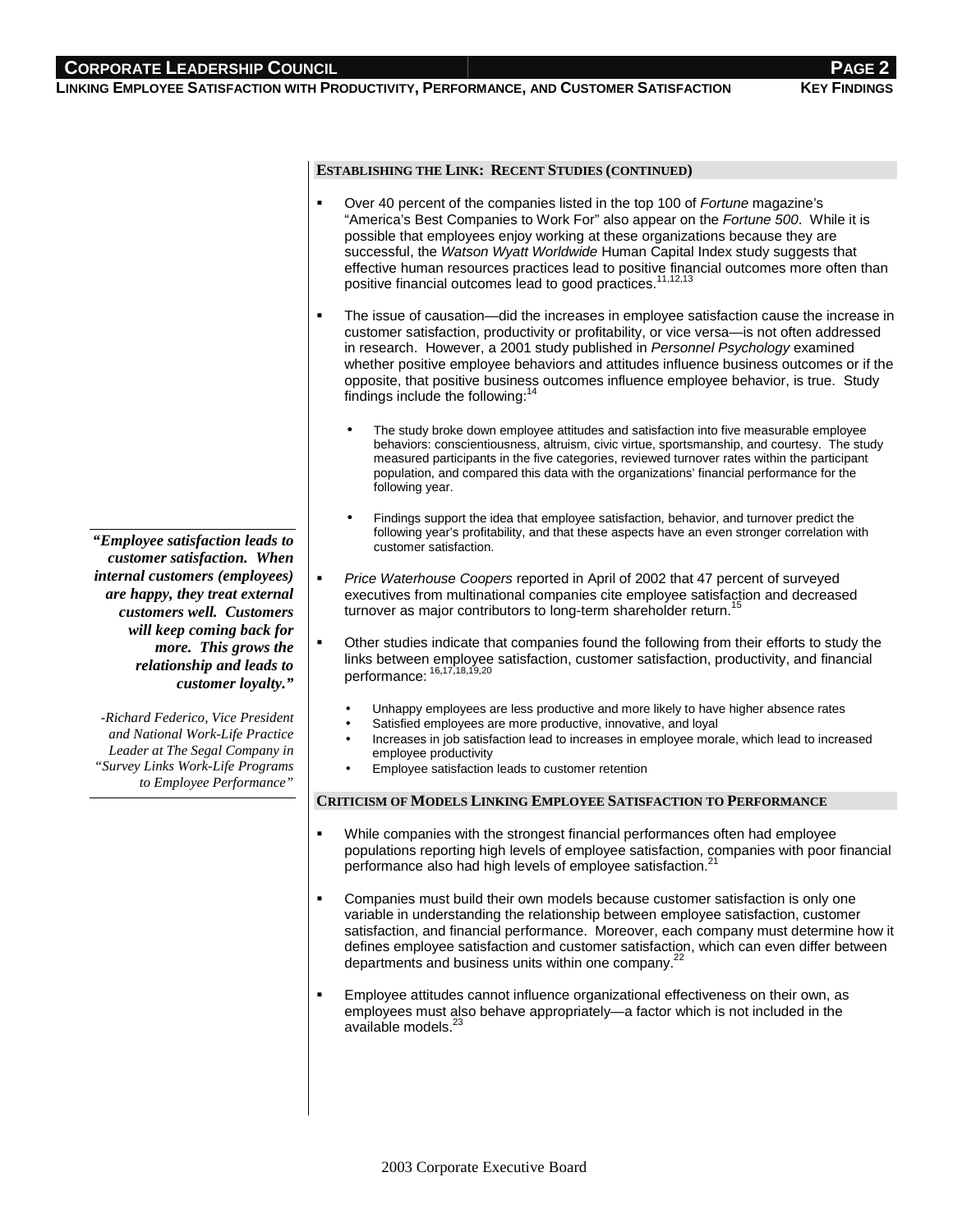## **CORPORATE LEADERSHIP COUNCIL**

**LINKING EMPLOYEE SATISFACTION WITH PRODUCTIVITY, PERFORMANCE, AND CUSTOMER SATISFACTION KEY FINDINGS**

*"Any company trying to compete . . . must figure out a way to engage the mind of nearly every employee."*

> —Jack Welch, former CEO General Electric "The Gallup Path To Business Performance," The Gallup Organization

## **SHIFT TOWARD LINKING EMPLOYEE COMMITMENT/ENGAGEMENT TO PERFORMANCE**

- Recent research indicates that employee satisfaction does not necessarily contribute directly to productivity. Satisfaction may be viewed as a passive attribute, while more proactive measures such as motivation levels and brand engagement are viewed as more closely linked to behavioral change, performance, and, ultimately, to bottom line performance. The following research illustrates this point:<sup>24,25</sup>
	- According to 2003 Institute for Employment Studies research, employee commitment had a higher correlation to customer satisfaction than employee satisfaction.
	- Of note is that employee commitment had twice the impact of employee satisfaction on customers' future spending intentions: a one-point increase in employee commitment led to a monthly increase of \$200,000 in sales per store and reduced absenteeism.
- Employee productivity depends on the amount of time an individual is physically present at a job and also the degree to which he or she is "mentally present" or efficiently functioning while present at a job. Companies must address both of these issues in order to maintain high worker productivity, and this may occur through a variety of strategies that focus on employee satisfaction, health, and morale.<sup>2</sup>

## **COMPANIES' PRACTICES IN MEASURING THE LINKS**

- Sears used an "employee-customer-profit chain" to analyze aggregated data from 800 stores, finding that employee attitudes towards their company and their jobs lead to positive employee behaviors toward customers. Sears found that a five percent increase in employee satisfaction drives a 1.3 percent in customer satisfaction, which results in 0.5 percent increase in revenue growth. <sup>27,28,29,30</sup>
- Between 40 and 80 percent of customer satisfaction and loyalty is determined by the customer-employee relationship, depending upon the industry and market segment. At Sears, employee satisfaction accounts for 60 to 80 percent of customer satisfaction. At the Royal Bank of Canada, 40 percent of the difference in how customers view its services can be linked directly to their relationship with bank staff.<sup>3</sup>
- PNC Bank Corporation found an 84 percent correlation between branches and their levels of customer satisfaction and employee satisfaction.<sup>32,33</sup>
- Nortel Networks tracked customer and employee attitudes in annual surveys. After working on some of the key issues identified as having negative effects upon employee satisfaction, customer satisfaction rates jumped higher. Nortel holds that it has conclusive evidence from such research that improving employee satisfaction will increase customer satisfaction and, in turn, improve financial results. $34$
- Sun Microsystems utilizes a service-profit-chain model that reveals that the company's employee commitment, customer loyalty, and financial results are inextricably related. There exists a strong link between the likelihood that employees will recommend Sun as a place to work and the likelihood that customers will recommend it as a place to do business. Sun's employee satisfaction survey methods include the following components: *Companies measure links between employee satisfaction and customer satisfaction and productivity by conducting employee surveys.*
	- Sun polls its workers monthly via e-mail on performance inhibitors and employee satisfaction.
	- The result is what Sun calls an "employee quality index," which figures into Sun's quality initiative to gauge customer loyalty.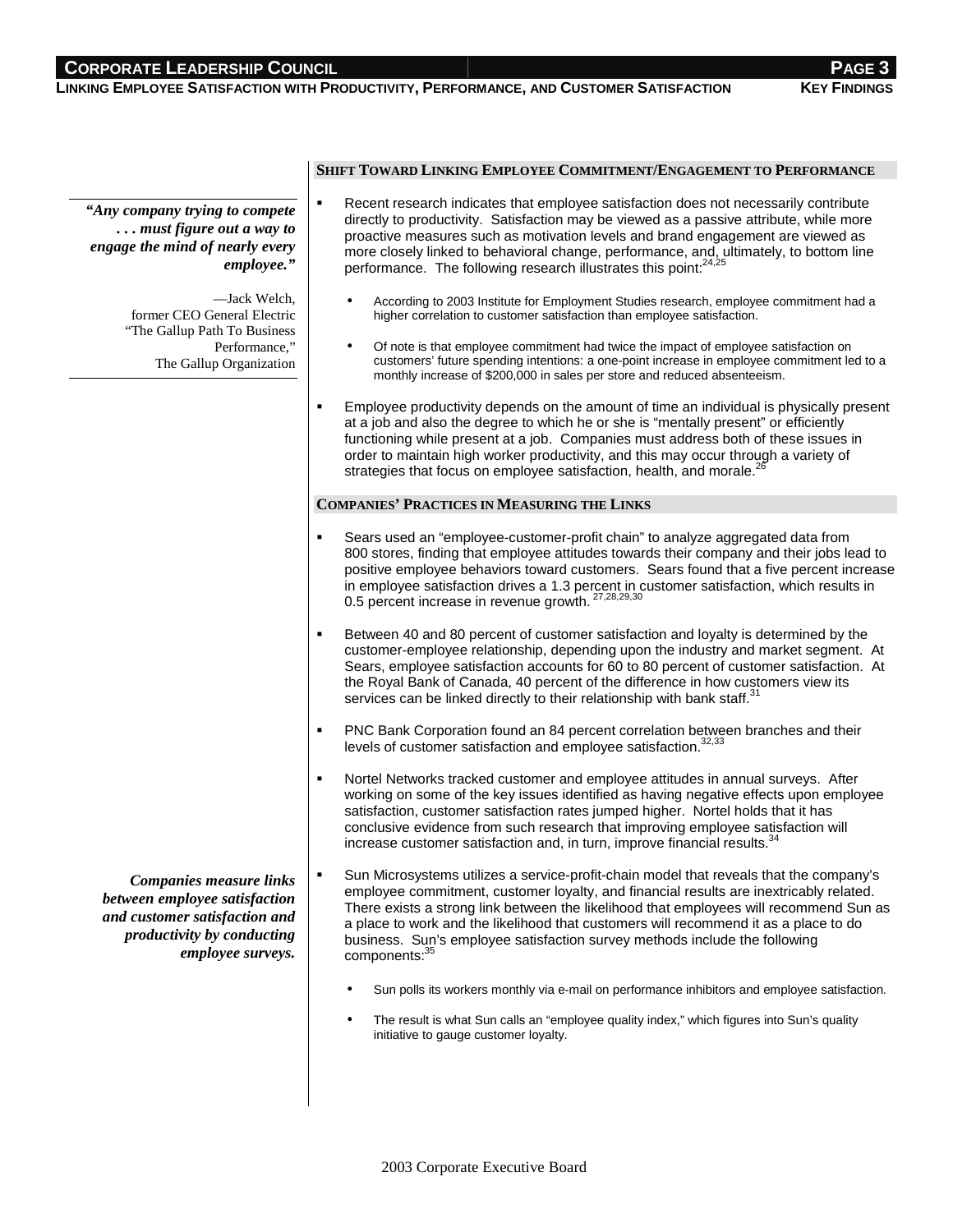## **CORPORATE LEADERSHIP COUNCIL And the contract of the contract of the contract of the contract of the contract of the contract of the contract of the contract of the contract of the contract of the contract of the contra**

**LINKING EMPLOYEE SATISFACTION WITH PRODUCTIVITY, PERFORMANCE, AND CUSTOMER SATISFACTION KEY FINDINGS**

## **COMPANIES' PRACTICES IN MEASURING THE LINKS (CONTINUED)**

- ACNielsen utilizes a similar model and states that it finds that when employee satisfaction rises, financial results soon improve. However, the company goes further to tie managers' bonuses to employee satisfaction scores within their business units.<sup>36</sup>
- Monsanto conducted a set of baseline surveys on customer and employee satisfaction which revealed that employees' satisfaction with their work-life balance was one of two strongest predictors of customer satisfaction. The other factor was employees' general satisfaction with their jobs.<sup>37</sup>
- CVS Corporation surveys both employees and customers to measure their satisfaction indicators on a scale of one to five as part of its service-profit model. As a result of one of its service-profit chain initiatives, the company created a scorecard outlining internal service quality goals for each department and how it is performing against the stated targets. Within twelve months of launching the program in 2000, performance has improved within these departments by approximately 30 percent.
- Just Born experienced a 48 percent decrease in turnover rate (from 50 to two percent) after developing an employee-focused culture that has been communicated to and embraced by employees at all levels of this Pennsylvania candy company.<sup>3</sup>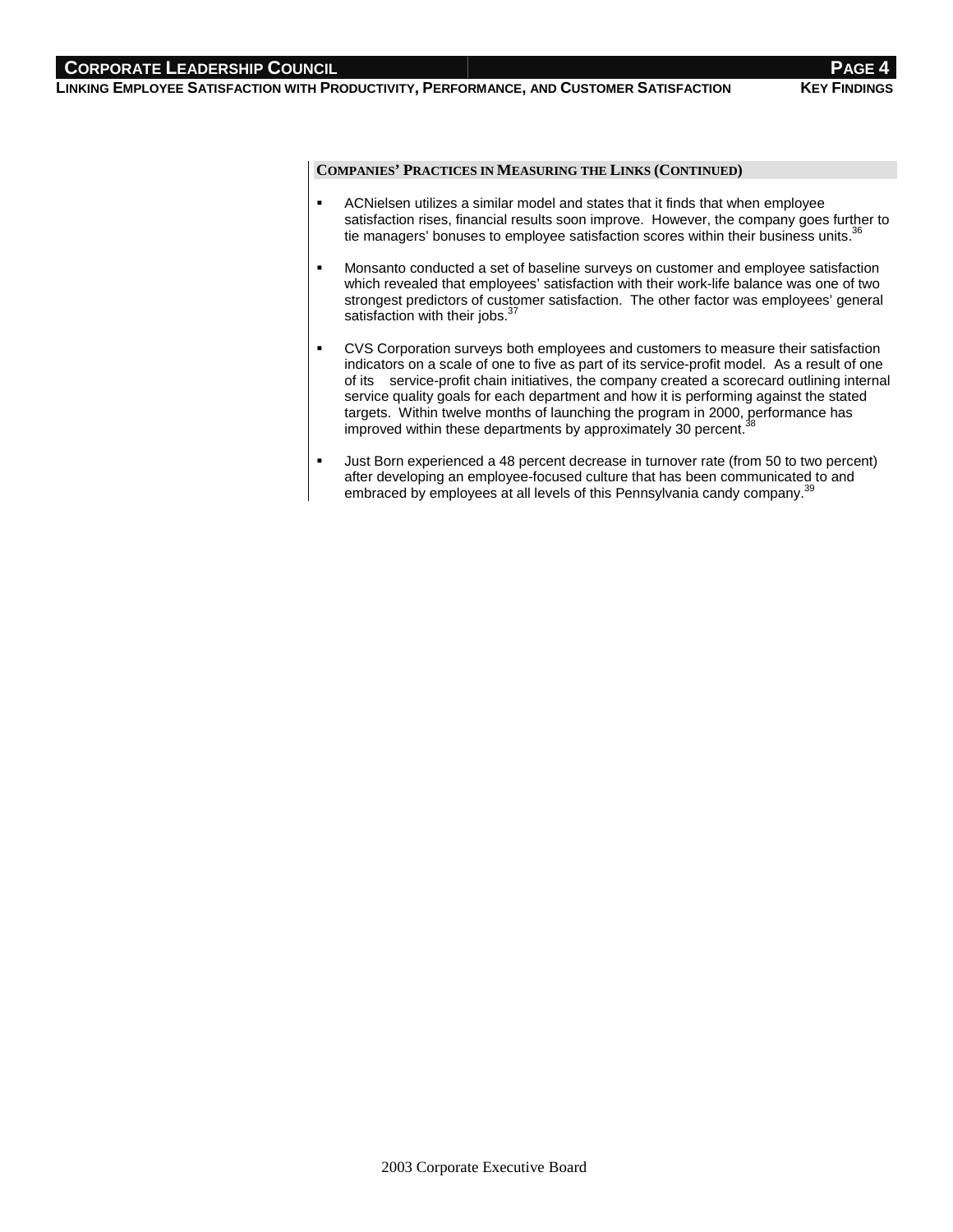## **CORPORATE LEADERSHIP COUNCIL**

 $\frac{1}{1}$ 

### **LINKING EMPLOYEE SATISFACTION WITH PRODUCTIVITY, PERFORMANCE, AND CUSTOMER SATISFACTION KEY FINDINGS**

<sup>1</sup> Robert M. Tobias, "Survey Provides Map to Better Service," Government Executive (February 2000). (Obtained through Lexis-Nexis). 2 Katherine J. Sweetman, "Employee Loyalty Around the Globe," Sloan Management Review (January 2001). (Obtained through Factiva).<br><sup>3</sup> Bandy Brooke, "Why Lovel Randy Brooks, "Why Loyal Employees and Customers Improve the Bottom Line," Journal for Quality & Participation (March 2000). (Obtained through Factiva).<br>4 Auther Unknown, "An Effective Sengee En Author Unknown, "An Effective Service Environment," Managers Handbook (May 1997). (Obtained through Factiva).<br><sup>5</sup> Daniel J. Koys, "The Effects of Employee Satisfaction, Organizational Citizenship Behavior, and Turnover on Organizational Effectiveness: A Unit-Level, Longitudinal Study," Personnel Psychology (April 2001). (Obtained through Factiva). 6 Corporate Leadership Council, Utilizing Employee Opinion Surveys to Improve Business Performance, Washington: Corporate Executive Board (March 1998).<br><sup>7</sup> Author Unknown "Creating A Highly Engegred and Proc Author Unknown, "Creating A Highly Engaged and Productive Workplace Culture," The Gallup Organization. (Available through www.gallup.com) [Accessed 11 September 2002].<br><sup>8</sup> Bruce Pfau and Ira Kay, "The Hidden Human Resource: Shareholder Value—Finding The Right Blend of Rewards, Flexibility, and Technology to Manage Your People Adds Measurable Value to the Corporate Bottom Line." Optimize (June 2002). (Obtained through Factiva). 9  $\,^\circ$  Author Unknown, "Human Capital Index: Human Capital As a Lead Indicator of Shareholder Value."<br>Watson Wyatt Worldwide. (Available through www.watsonwyatt.com) [Accessed 8 September 2002]. Watson Wyatt Worldwide. (A research 2002).<br><sup>10</sup> Author Unknown, "Which HR Practices Have Biggest Impact On The Bottom Line?" Human Resource Department Management Report (February 2002). (Obtained through Factiva).<br><sup>11</sup> Author Unknown, "America's Top Employers," Fortune (2002). (Available through www.fortune.com) [Accessed 8 September 2002].<br><sup>12</sup> Bruce Pfau and Ira Kay, "The Hidden Human Resource: Shareholder Value—Finding The Right Blend of Rewards, Flexibility, and Technology to Manage Your People Adds Measurable Value to the Corporate Bottom Line," <sup>14</sup> Daniel J. Koys, "The Effects of Employee Satisfaction, Organizational Citizenship Behavior, and Turnover on Organizational Effectiveness: A Unit-Level, Longitudinal Study." Author Unknown, "Management Barometer," Price Waterhouse Coopers (April 2002). (Available through www.pwcglobal.com) [Accessed 11 September 2002].<br><sup>16</sup> Baxter W. Graham, "The Business Argument for Flexibility," HRMagazine (May 1996). (Obtained through Factiva). <sup>17</sup> Peter Lucas, "Collaboration on Deadline," Knowledge Management (May 2001). (Obtained through Factiva).<br><sup>18</sup> Author Unknown, "Business Must Adopt Family-Friendly Ethos," Irish Times (2 March 2001). (Obtained through Factiva). Ruth Davidhizar and Ruth Shearer, "Rewarding with Dignity," Hospital Materiel Management Quarterly (November 1998). (Obtained through Factiva).<br><sup>20</sup> Dory Devlin, "Nothing's A Sure Bet in A Changing Workplace," *The Star-Ledger* (12 July 1999). (Obtained through Factiva).<br><sup>21</sup> Linda Grant, "Happy Workers, High Returns: Investors and CEOs Take Note: Our Ranking Reveals that High Morale and Outstanding Performance Emphatically Go Together. But Which Causes Which?" Fortune Magazine (January 1998). (Obtained through Factiva).<br><sup>22</sup> Dan Lockhard and Jeff Ellis, "Happy Workers, High Returns? It's More Complex," *Marketing News* (May 1998). (Obtained through Factiva).<br><sup>23</sup> Katherine J. Sweetman, "Employee Loyalty Around the Globe." <sup>24</sup> Sue Hayday, "Staff Commitment is the Key to an Improved Performance," Personnel Today (10 June 2003). (Obtained through Factiva).<br><sup>25</sup> Stefan Stern, "Is Job Satisfaction a Good Measure of Staff Effectiveness?" *Human Resources* (19 June 2003). (Obtained through Factiva). 26 Ron Goetzel and Ronald Ozminkowski, "Health Productivity Management Assists Benefits Business Strategy," Employee Benefit News (Date Unknown). (Available through www.benefitsnews.com) [Accessed 6 September 2002].<br><sup>27</sup> Daniel J. Koys, "The Effects of Employee Satisfaction, Organizational Citizenship Behavior, and Turnover on Organizational Effectiveness: A Unit-Level, Longitudinal Study."<br>
<sup>28</sup> Corporate Leadership Council, Utilizing Employee Opinion Surveys to Improve Business Performance. 29 Anthony Rucci, Steven P. Kirn, and Richard T. Quinn, "The Employee-Customer-Profit Chain at Sears," Harvard Business Review (January-February 1998). (Obtained through Lexis-Nexis).<br><sup>30</sup> Jonathan Low and Pam Cohen Kalafut, "Managing Intangibles," Executive Excellence (August 2002). (Obtained through Factiva).<br>
<sup>31</sup> Randy Brooks, "Why Loyal Employees and Customers Improve the Bottom Line." <sup>32</sup> Author Unknown, "Happy Employees Key to Success: Evidence Linking Customer Satisfaction with Employee Satisfaction Has Been Provided by PNC Bank's Exec VP Susan B. Bohn," Bank Advertising News (April 1996). (Obtained through Factiva).<br><sup>33</sup> Michael J. McDermott, "Satisfaction Guaranteed," *Chief Executive* (February 2001). (Obtained through Factiva).